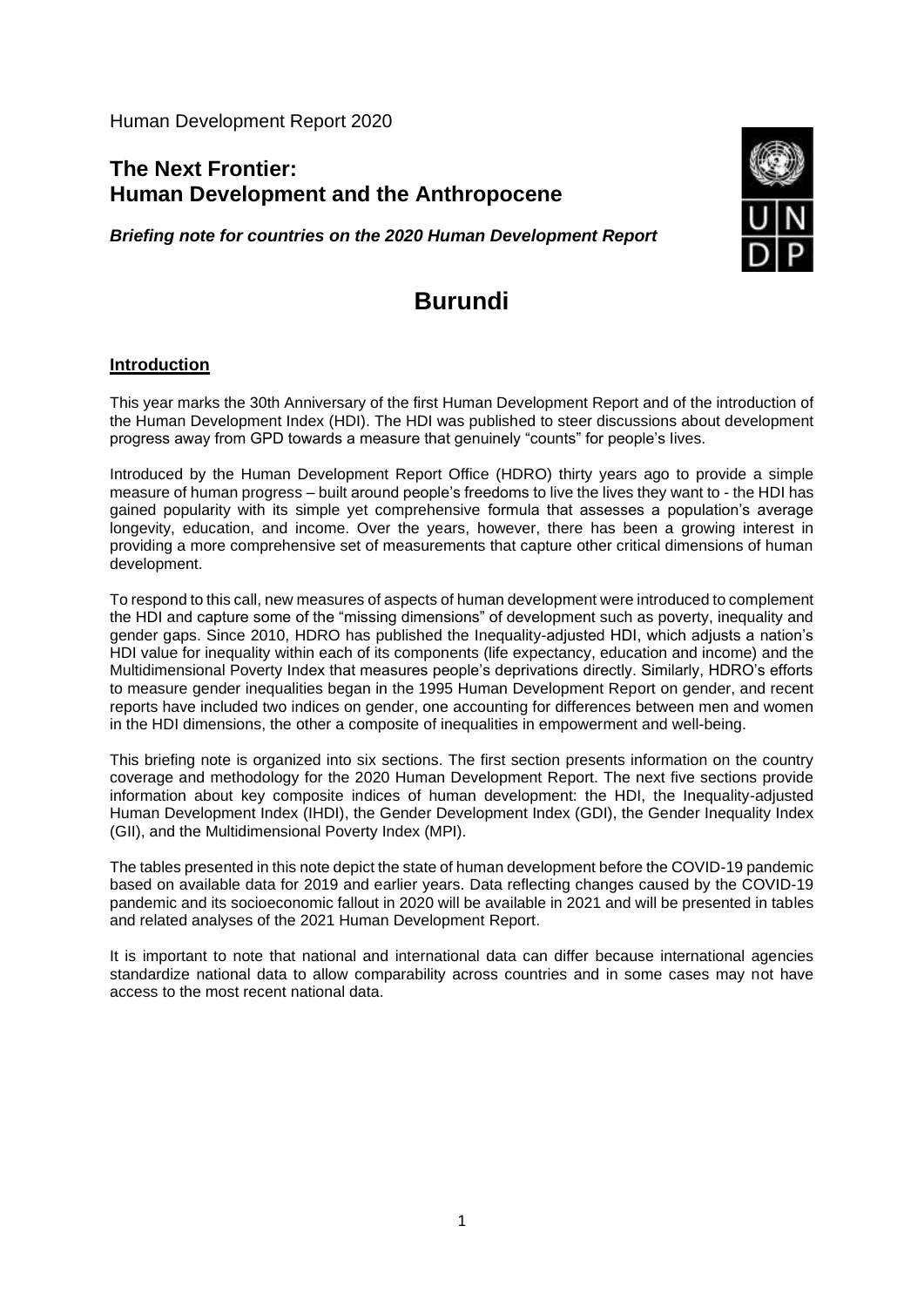## **1- Country coverage and the methodology of the 2020 Human Development Report**

The 2020 Human Development Report presents the 2019 HDI (values and ranks) for 189 countries and UN-recognized territories, along with the IHDI for 152 countries, the GDI for 167 countries, the GII for 162 countries, and the MPI for 107 countries.<sup>1</sup>

It is misleading to compare values and rankings with those of previously published reports, because of revisions and updates of the underlying data and adjustments to goalposts. Readers are advised to assess progress in HDI values by referring to Table 2 ('Human Development Index Trends') in the 2020 Human Development Report. Table 2 is based on consistent indicators, methodology and time-series data and, thus, shows real changes in values and ranks over time, reflecting the actual progress countries have made. Small changes in values should be interpreted with caution as they may not be statistically significant due to sampling variation. Generally speaking, changes at the level of the third decimal place in any of the composite indices are considered insignificant.

Unless otherwise specified in the source, tables use data available to HDRO as of 15 July 2020. All indices and indicators, along with technical notes on the calculation of composite indices, and additional source information are available online at<http://hdr.undp.org/en/data>

For further details on how each index is calculated please refer to *[Technical Notes 1-6](http://hdr.undp.org/sites/default/files/hdr2020_technical_notes.pdf)* and the associated background papers available on the Human Development Report website: <http://hdr.undp.org/en/data>

#### **2- Human Development Index (HDI)**

The HDI is a summary measure for assessing long-term progress in three basic dimensions of human development: a long and healthy life, access to knowledge and a decent standard of living. A long and healthy life is measured by life expectancy. Knowledge level is measured by mean years of schooling among the adult population, which is the average number of years of schooling received in a life-time by people aged 25 years and older; and access to learning and knowledge by expected years of schooling for children of school-entry age, which is the total number of years of schooling a child of school-entry age can expect to receive if prevailing patterns of age-specific enrolment rates stay the same throughout the child's life. Standard of living is measured by Gross National Income (GNI) per capita expressed in constant 2017 international dollars converted using purchasing power parity (PPP) conversion rates. For more details see *[Technical Note 1.](http://hdr.undp.org/sites/default/files/hdr2020_technical_notes.pdf)*

To ensure as much cross-country comparability as possible, the HDI is based primarily on international data from the United Nations Population Division (the life expectancy data), the United Nations Educational, Scientific and Cultural Organization Institute for Statistics (the mean years of schooling and expected years of schooling data) and the World Bank (the GNI per capita data). As stated in the introduction, the HDI values and ranks in this year's report are not comparable to those in past reports because of some revisions to the component indicators. To allow for assessment of progress in HDIs, the 2020 Human Development Report includes recalculated HDIs from 1990 to 2019 using consistent series of data.

#### **2.1- Burundi's HDI value and rank**

Burundi's HDI value for 2019 is 0.433— which put the country in the low human development category positioning it at 185 out of 189 countries and territories. The rank is shared with South Sudan.

Between 1990 and 2019, Burundi's HDI value increased from 0.299 to 0.433, an increase of 44.8 percent. Table A reviews Burundi's progress in each of the HDI indicators. Between 1990 and 2019, Burundi's life expectancy at birth increased by 13.8 years, mean years of schooling increased by 1.8 years and expected years of schooling increased by 6.6 years. Burundi's GNI per capita decreased by about 32.9 percent between 1990 and 2019.

<sup>&</sup>lt;sup>1</sup> Throughout this note, the term country refers to countries or UN-recognized territories.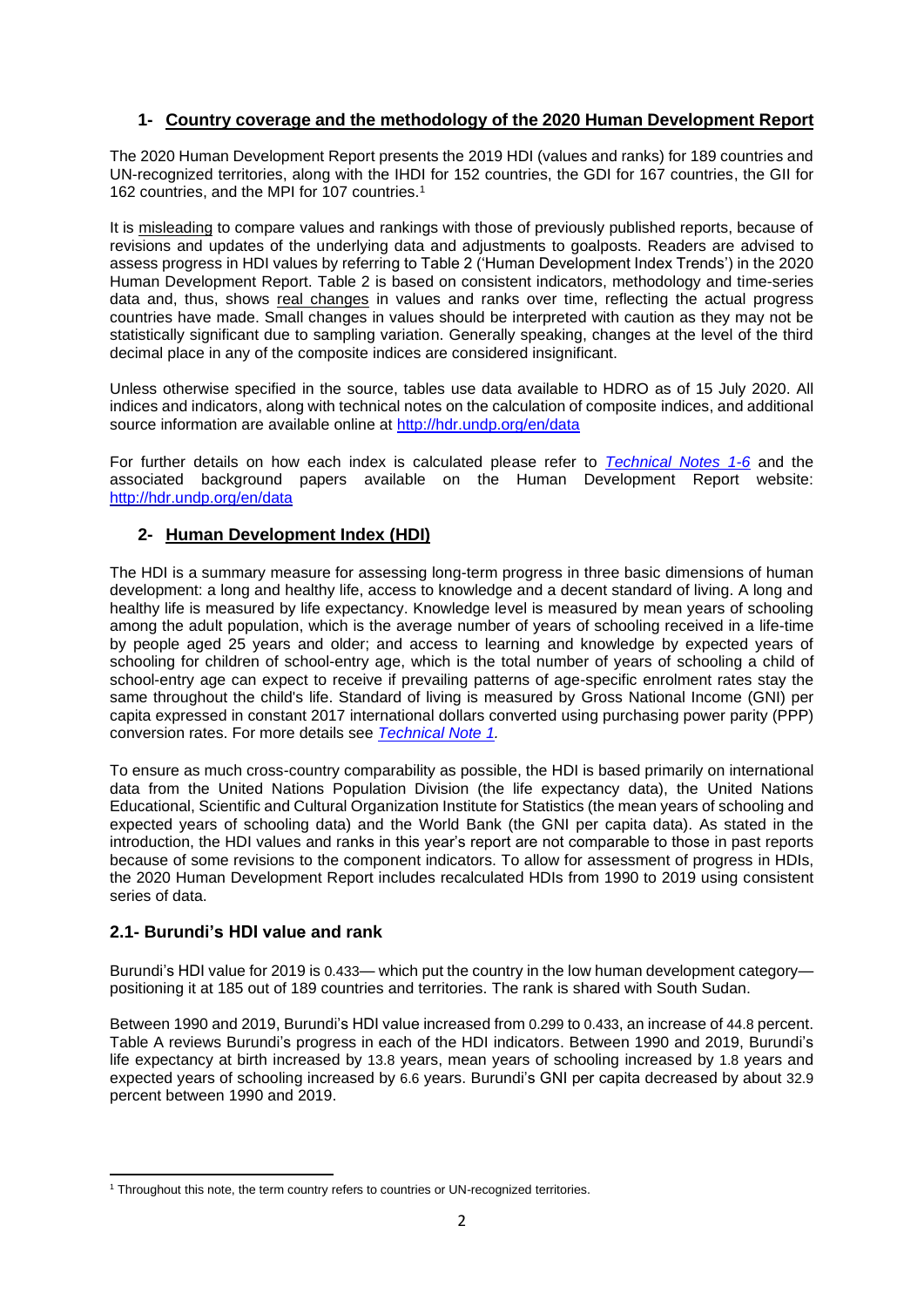|      | Life<br>expectancy at<br>birth | <b>Expected</b><br>years of<br>schooling | Mean years of<br>schooling | <b>GNI per capita</b><br>(2017 PPP\$) | <b>HDI</b> value |
|------|--------------------------------|------------------------------------------|----------------------------|---------------------------------------|------------------|
| 1990 | 47.8                           | 4.4                                      | 1.4                        | 1,124                                 | 0.299            |
| 1995 | 46.8                           | 4.6                                      | 1.6                        | 924                                   | 0.292            |
| 2000 | 49.1                           | 4.5                                      | 1.8                        | 841                                   | 0.300            |
| 2005 | 53.4                           | 5.9                                      | 2.3                        | 786                                   | 0.337            |
| 2010 | 57.2                           | 10.5                                     | 2.6                        | 842                                   | 0.411            |
| 2015 | 60.1                           | 11.8                                     | 2.9                        | 825                                   | 0.437            |
| 2016 | 60.5                           | 11.9                                     | 3.0                        | 795                                   | 0.438            |
| 2017 | 60.9                           | 11.6                                     | 3.0                        | 772                                   | 0.434            |
| 2018 | 61.2                           | 11.1                                     | 3.1                        | 763                                   | 0.431            |
| 2019 | 61.6                           | 11.1                                     | 3.3                        | 754                                   | 0.433            |

**Table A: Burundi's HDI trends based on consistent time series data and new goalposts**

Figure 1 below shows the contribution of each component index to Burundi's HDI since 1990.



**Figure 1: Trends in Burundi's HDI component indices 1990-2019**

## **2.2- Assessing progress relative to other countries**

Human development progress, as measured by the HDI, is useful for comparison between two or more countries. For instance, during the period between 1990 and 2019 Burundi, Sierra Leone and Guinea experienced different degrees of progress toward increasing their HDIs (see Figure 2).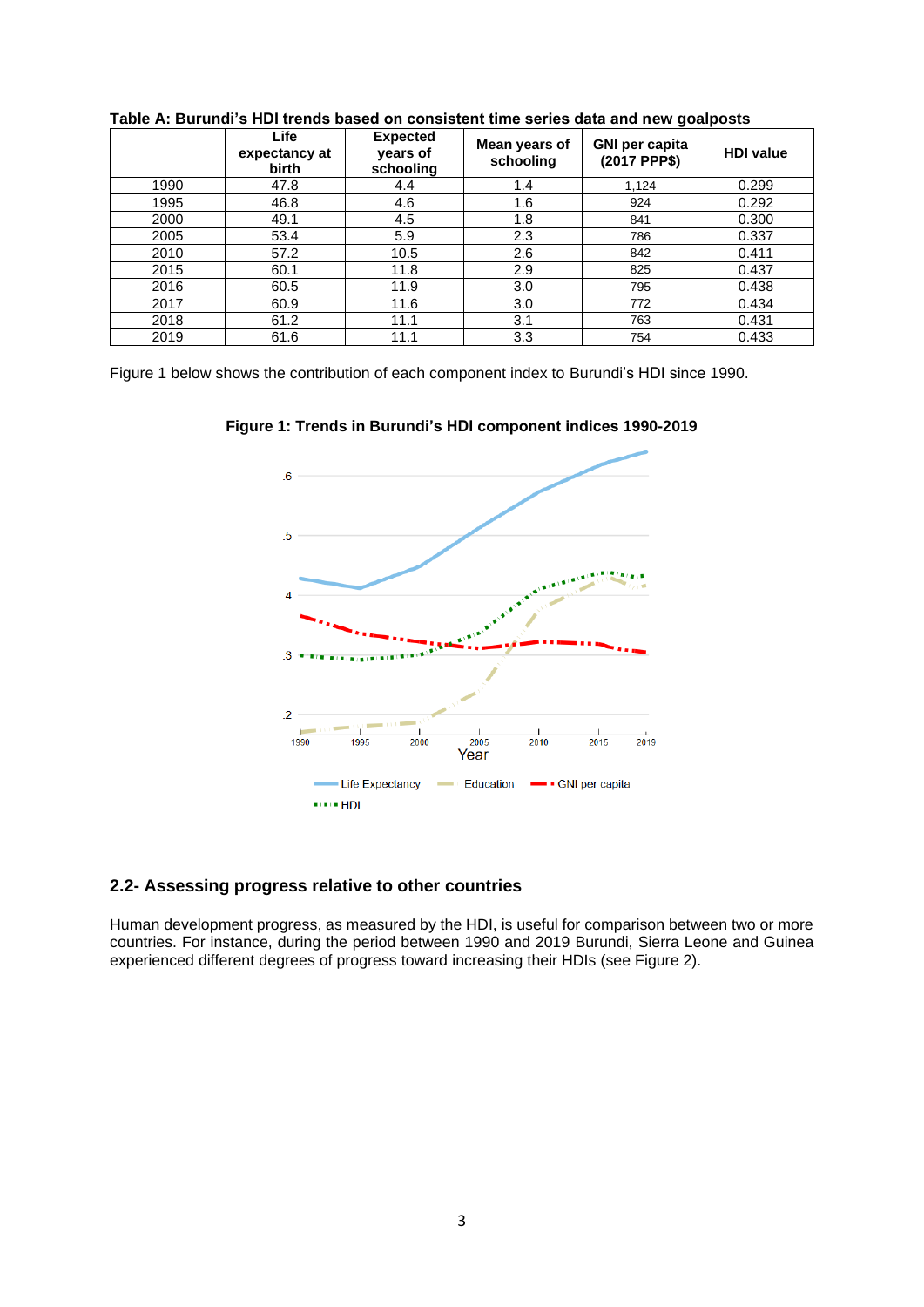

**Figure 2: HDI trends for Burundi, Sierra Leone and Guinea, 1990-2019**

Burundi's 2019 HDI of 0.433 is below the average of 0.513 for countries in the low human development group and below the average of 0.547 for countries in Sub-Saharan Africa. From Sub-Saharan Africa, Burundi is compared with Senegal and Sierra Leone, which have HDIs ranked 168 and 182, respectively (see Table B).

**Table B: Burundi's HDI and component indicators for 2019 relative to selected countries and groups**

|                           | <b>HDI</b> value | <b>HDI rank</b> | Life<br>expectancy<br>at birth | <b>Expected</b><br>years of<br>schooling | <b>Mean years</b><br>of schooling | <b>GNI</b> per<br>capita<br>(2017 PPP)<br>US\$) |
|---------------------------|------------------|-----------------|--------------------------------|------------------------------------------|-----------------------------------|-------------------------------------------------|
| <b>Burundi</b>            | 0.433            | 185             | 61.6                           | 11.1                                     | 3.3                               | 754                                             |
| <b>Senegal</b>            | 0.512            | 168             | 67.9                           | 8.6                                      | 3.2                               | 3,309                                           |
| Sierra Leone              | 0.452            | 182             | 54.7                           | 10.2                                     | 3.7                               | 1.668                                           |
| <b>Sub-Saharan Africa</b> | 0.547            |                 | 61.5                           | 10.1                                     | 5.8                               | 3,686                                           |
| Low HDI                   | 0.513            |                 | 61.4                           | 9.4                                      | 4.9                               | 2,745                                           |

### **3- Inequality-adjusted HDI (IHDI)**

The HDI is an average measure of basic human development achievements in a country. Like all averages, the HDI masks inequality in the distribution of human development across the population at the country level. The 2010 Human Development Report introduced the IHDI, which takes into account inequality in all three dimensions of the HDI by 'discounting' each dimension's average value according to its level of inequality. The IHDI is basically the HDI discounted for inequalities. The 'loss' in human development due to inequality is given by the difference between the HDI and the IHDI, and can be expressed as a percentage. As the inequality in a country increases, the loss in human development also increases. We also present the coefficient of human inequality as a direct measure of inequality which is an unweighted average of inequalities in three dimensions. The IHDI is calculated for 152 countries. For more details see *[Technical Note 2](http://hdr.undp.org/sites/default/files/hdr2020_technical_notes.pdf)*.

Burundi's HDI for 2019 is 0.433. However, when the value is discounted for inequality, the HDI falls to 0.303, a loss of 30.0 percent due to inequality in the distribution of the HDI dimension indices. Senegal and Sierra Leone show losses due to inequality of 32.0 percent and 35.6 percent, respectively. The average loss due to inequality for low HDI countries is 31.4 percent and for Sub-Saharan Africa it is 30.5 percent. The Human inequality coefficient for Burundi is equal to 29.6 percent (see Table C).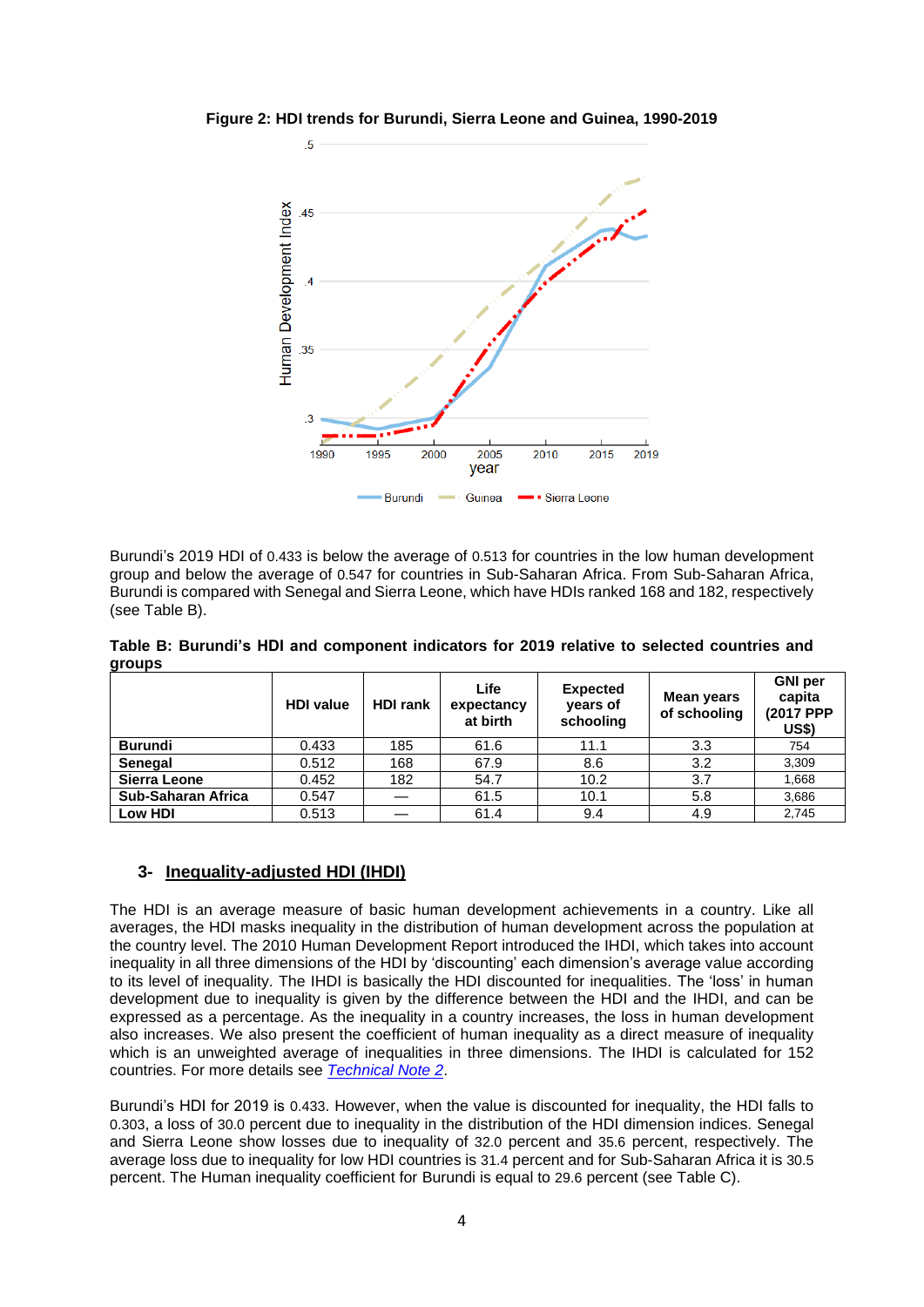|                    | <b>IHDI</b><br>value | Overall<br>loss (%) | <b>Human</b><br>inequality<br>coefficient (%) | Inequality in life<br>expectancy at<br>birth $(\%)$ | Inequality in<br>education (%) | <b>Inequality</b><br>in income<br>(%) |
|--------------------|----------------------|---------------------|-----------------------------------------------|-----------------------------------------------------|--------------------------------|---------------------------------------|
| <b>Burundi</b>     | 0.303                | 30.0                | 29.6                                          | 28.5                                                | 39.5                           | 20.9                                  |
| <b>Senegal</b>     | 0.348                | 32.0                | 31.2                                          | 21.2                                                | 46.4                           | 25.9                                  |
| Sierra Leone       | 0.291                | 35.6                | 34.5                                          | 39.0                                                | 46.9                           | 17.7                                  |
| Sub-Saharan Africa | 0.380                | 30.5                | 30.5                                          | 29.7                                                | 34.1                           | 27.6                                  |
| Low HDI            | 0.352                | 31.4                | 31.3                                          | 30.8                                                | 37.9                           | 25.1                                  |

#### **Table C: Burundi's IHDI for 2019 relative to selected countries and groups**

### **4- Gender Development Index (GDI)**

In the 2014 Human Development Report, HDRO introduced a new measure, the GDI, based on the sexdisaggregated Human Development Index, defined as a ratio of the female to the male HDI. The GDI measures gender inequalities in achievement in three basic dimensions of human development: health (measured by female and male life expectancy at birth), education (measured by female and male expected years of schooling for children and mean years for adults aged 25 years and older) and command over economic resources (measured by female and male estimated GNI per capita). For details on how the index is constructed refer to *[Technical Note 3](http://hdr.undp.org/sites/default/files/hdr2020_technical_notes.pdf)*. Country groups are based on absolute deviation from gender parity in HDI. This means that the grouping takes into consideration inequality in favour of men or women equally.

The GDI is calculated for 167 countries. The 2019 female HDI value for Burundi is 0.432 in contrast with 0.432 for males, resulting in a GDI value of 0.999, placing it into Group 1. 2 In comparison, GDI values for Senegal and Sierra Leone are 0.870 and 0.884, respectively (see Table D).

|                       | <b>F-M</b> ratio | <b>HDI values</b> |             | Life expectancy at<br><b>birth</b> |             | <b>Expected years</b><br>of schooling |             | Mean years of<br>schooling |             | <b>GNI per capita</b> |             |
|-----------------------|------------------|-------------------|-------------|------------------------------------|-------------|---------------------------------------|-------------|----------------------------|-------------|-----------------------|-------------|
|                       | <b>GDI value</b> | <b>Female</b>     | <b>Male</b> | <b>Female</b>                      | <b>Male</b> | Female                                | <b>Male</b> | <b>Female</b>              | <b>Male</b> | <b>Female</b>         | <b>Male</b> |
| <b>Burundi</b>        | 0.999            | 0.432             | 0.432       | 63.4                               | 59.8        | 11.0                                  | 11.1        | 2.6                        | 4.1         | 866                   | 640         |
| <b>Senegal</b>        | 0.870            | 0.475             | 0.546       | 69.9                               | 65.8        | 8.9                                   | 8.2         | 1.9                        | 4.6         | 2,271                 | 4,401       |
| Sierra Leone          | 0.884            | 0.423             | 0.479       | 55.5                               | 53.9        | 9.7                                   | 10.6        | 2.9                        | 4.5         | 1.470                 | 1,867       |
| Sub-Saharan<br>Africa | 0.894            | 0.516             | 0.577       | 63.3                               | 59.8        | 9.5                                   | 10.6        | 4.9                        | 6.7         | 2.937                 | 4,434       |
| Low HDI               | 0.861            | 0.474             | 0.551       | 63.0                               | 59.9        | 8.7                                   | 10.1        | 3.9                        | 6.0         | 2.043                 | 3,446       |

#### **Table D: Burundi's GDI for 2019 relative to selected countries and groups**

#### **5- Gender Inequality Index (GII)**

The 2010 Human Development Report introduced the GII, which reflects gender-based inequalities in three dimensions – reproductive health, empowerment, and economic activity. Reproductive health is measured by maternal mortality and adolescent birth rates; empowerment is measured by the share of parliamentary seats held by women and attainment in secondary and higher education by each gender; and economic activity is measured by the labour market participation rate for women and men. The GII can be interpreted as the loss in human development due to inequality between female and male achievements in the three GII dimensions. For more details on GII please see *[Technical Note](http://hdr.undp.org/sites/default/files/hdr2020_technical_notes.pdf) 4*.

Burundi has a GII value of 0.504, ranking it 124 out of 162 countries in the 2019 index. In Burundi, 38.8 percent of parliamentary seats are held by women, and 7.5 percent of adult women have reached at least a secondary level of education compared to 11.4 percent of their male counterparts. For every

<sup>&</sup>lt;sup>2</sup> Countries are divided into five groups by absolute deviation from gender parity in HDI values. Group 1 comprises countries with high equality in HDI achievements between women and men (absolute deviation of less than 2.5 percent), group 2 comprises countries with medium to high equality in HDI achievements between women and men (absolute deviation of 2.5–5 percent), group 3 comprises countries with medium equality in HDI achievements between women and men (absolute deviation of 5–7.5 percent), group 4 comprises countries with medium to low equality in HDI achievements between women and men (absolute deviation of 7.5–10 percent) and group 5 comprises countries with low equality in HDI achievements between women and men (absolute deviation from gender parity of more than 10 percent).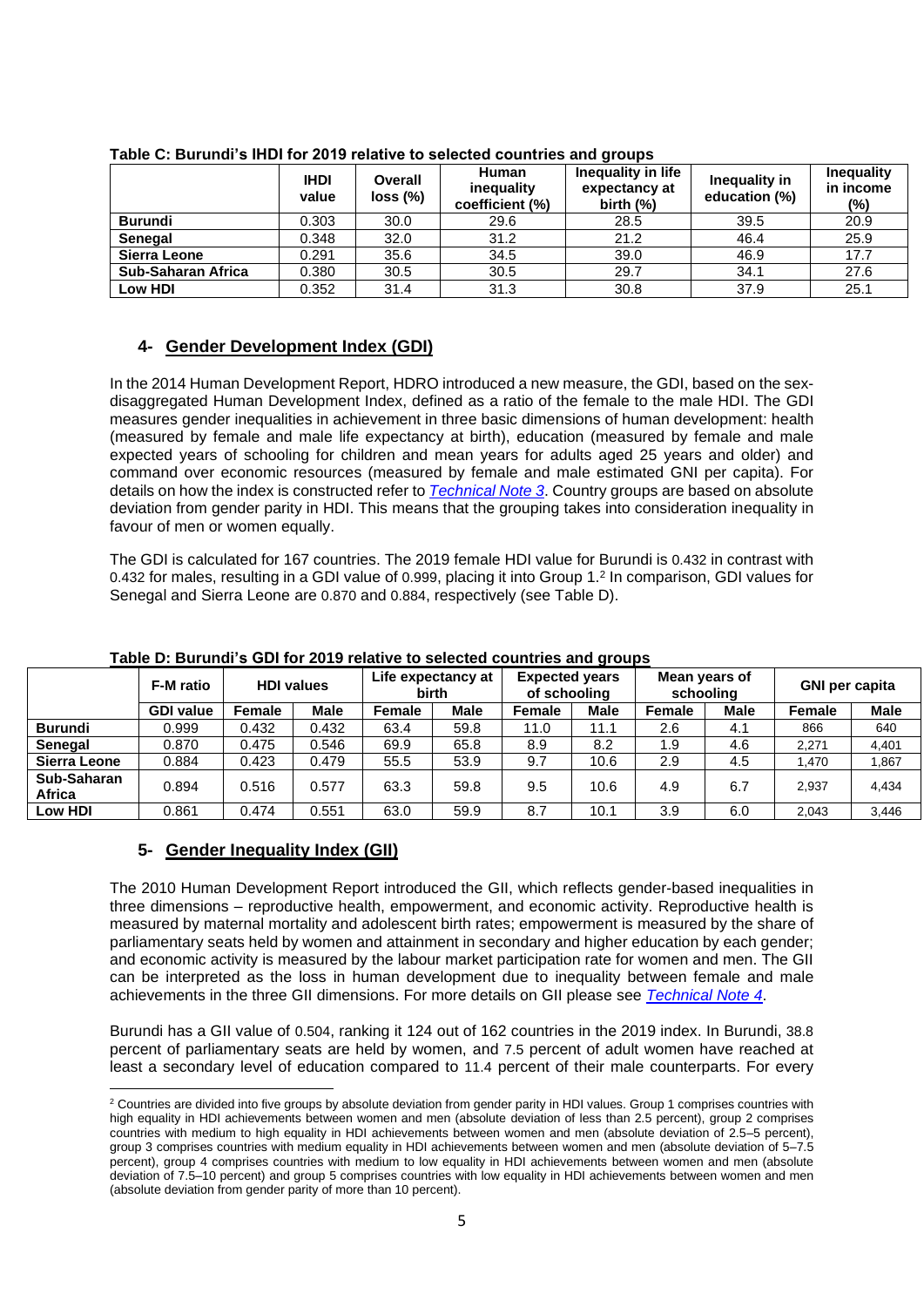100,000 live births, 548.0 women die from pregnancy related causes; and the adolescent birth rate is 55.6 births per 1,000 women of ages 15-19. Female participation in the labour market is 80.4 percent compared to 77.8 for men (see Table E).

In comparison, Senegal and Sierra Leone are ranked at 130 and 155, respectively, on this index.

|                       | GII<br>value | GII<br>Rank | <b>Maternal</b><br>mortality<br>ratio | <b>Adolescent</b><br>birth rate | Female<br>seats in<br>parliament<br>(%) | <b>Population with at</b><br>least some<br>secondary<br>education (%) |             | Labour force<br>participation rate<br>(%) |             |
|-----------------------|--------------|-------------|---------------------------------------|---------------------------------|-----------------------------------------|-----------------------------------------------------------------------|-------------|-------------------------------------------|-------------|
|                       |              |             |                                       |                                 |                                         | Female                                                                | <b>Male</b> | Female                                    | <b>Male</b> |
| <b>Burundi</b>        | 0.504        | 124         | 548.0                                 | 55.6                            | 38.8                                    | 7.5                                                                   | 11.4        | 80.4                                      | 77.8        |
| <b>Senegal</b>        | 0.533        | 130         | 315.0                                 | 72.7                            | 41.8                                    | 10.3                                                                  | 26.5        | 35.0                                      | 57.5        |
| Sierra Leone          | 0.644        | 155         | 1120.0                                | 112.8                           | 12.3                                    | 20.1                                                                  | 33.0        | 57.3                                      | 58.5        |
| Sub-Saharan<br>Africa | 0.570        |             | 535.2                                 | 104.9                           | 24.0                                    | 28.8                                                                  | 39.8        | 63.3                                      | 72.7        |
| Low HDI               | 0.592        |             | 571.8                                 | 102.8                           | 22.2                                    | 17.2                                                                  | 30.1        | 57.7                                      | 72.3        |

**Table E: Burundi's GII for 2019 relative to selected countries and groups**

Maternal mortality ratio is expressed in number of deaths per 100,000 live births and adolescent birth rate is expressed in number of births per 1,000 women ages 15-19.

### **6- Multidimensional Poverty Index (MPI)**

The 2010 Human Development Report introduced the MPI, which identifies multiple overlapping deprivations suffered by individuals in 3 dimensions: health, education and standard of living. The health and education dimensions are based on two indicators each, while standard of living is based on six indicators. All the indicators needed to construct the MPI for a country are taken from the same household survey. The indicators are weighted to create a deprivation score, and the deprivation scores are computed for each individual in the survey. A deprivation score of 33.3 percent (one-third of the weighted indicators) is used to distinguish between the poor and nonpoor. If the deprivation score is 33.3 percent or greater, the household (and everyone in it) is classified as multidimensionally poor. Individuals with a deprivation score greater than or equal to 20 percent but less than 33.3 percent are classified as vulnerable to multidimensional poverty. Finally, individuals with a deprivation score greater than or equal to 50 percent live in severe multidimensional poverty.

Since 2018, HDRO and the Oxford Poverty and Human Development Initiative jointly produce and publish the MPI estimates. The latest release from July 2020 covers 107 developing countries (countries that lack survey data that allow for the calculation of the MPI are not included): ['Charting pathways out](http://hdr.undp.org/en/2020-MPI)  [of multidimensional poverty: Achieving the SDGs'](http://hdr.undp.org/en/2020-MPI) (also available in [French](http://hdr.undp.org/sites/default/files/2020_mpi_report_fr_v4.pdf) and [Spanish\)](http://hdr.undp.org/sites/default/files/2020_mpi_report_es_v4.pdf). Definitions of deprivations in each indicator, as well as methodology of the MPI are given in *[Technical note 5](http://hdr.undp.org/sites/default/files/mpi2020_technical_notes.pdf)*. Continuing with the practice from the previous years, HDRO is making public the statistical programs used in the calculation of the 2020 MPI for a large selection of countries (see [http://hdr.undp.org/en/content/mpi-statistical-programmes\)](http://hdr.undp.org/en/content/mpi-statistical-programmes).

The most recent survey data that were publicly available for Burundi's MPI estimation refer to 2016/2017. In Burundi, 74.3 percent of the population (8,298 thousand people) are multidimensionally poor while an additional 16.3 percent are classified as vulnerable to multidimensional poverty (1,820 thousand people). The breadth of deprivation (intensity) in Burundi, which is the average deprivation score experienced by people in multidimensional poverty, is 54.3 percent. The MPI, which is the share of the population that is multidimensionally poor, adjusted by the intensity of the deprivations, is 0.403. Senegal and Sierra Leone have MPIs of 0.288 and 0.297, respectively.

Table F compares multidimensional poverty with income poverty, measured by the percentage of the population living below 2011 PPP US\$1.90 per day. It shows that income poverty only tells part of the story. The multidimensional poverty headcount is 2.5 percentage points higher than income poverty. This implies that individuals living above the income poverty line may still suffer deprivations in health, education and/or satandard of living. Table F also shows the percentage of Burundi's population that lives in severe multidimensional poverty. The contributions of deprivations in each dimension to overall poverty complete a comprehensive picture of people living in multidimensional poverty in Burundi. Figures for Senegal and Sierra Leone are also shown in the table for comparison.